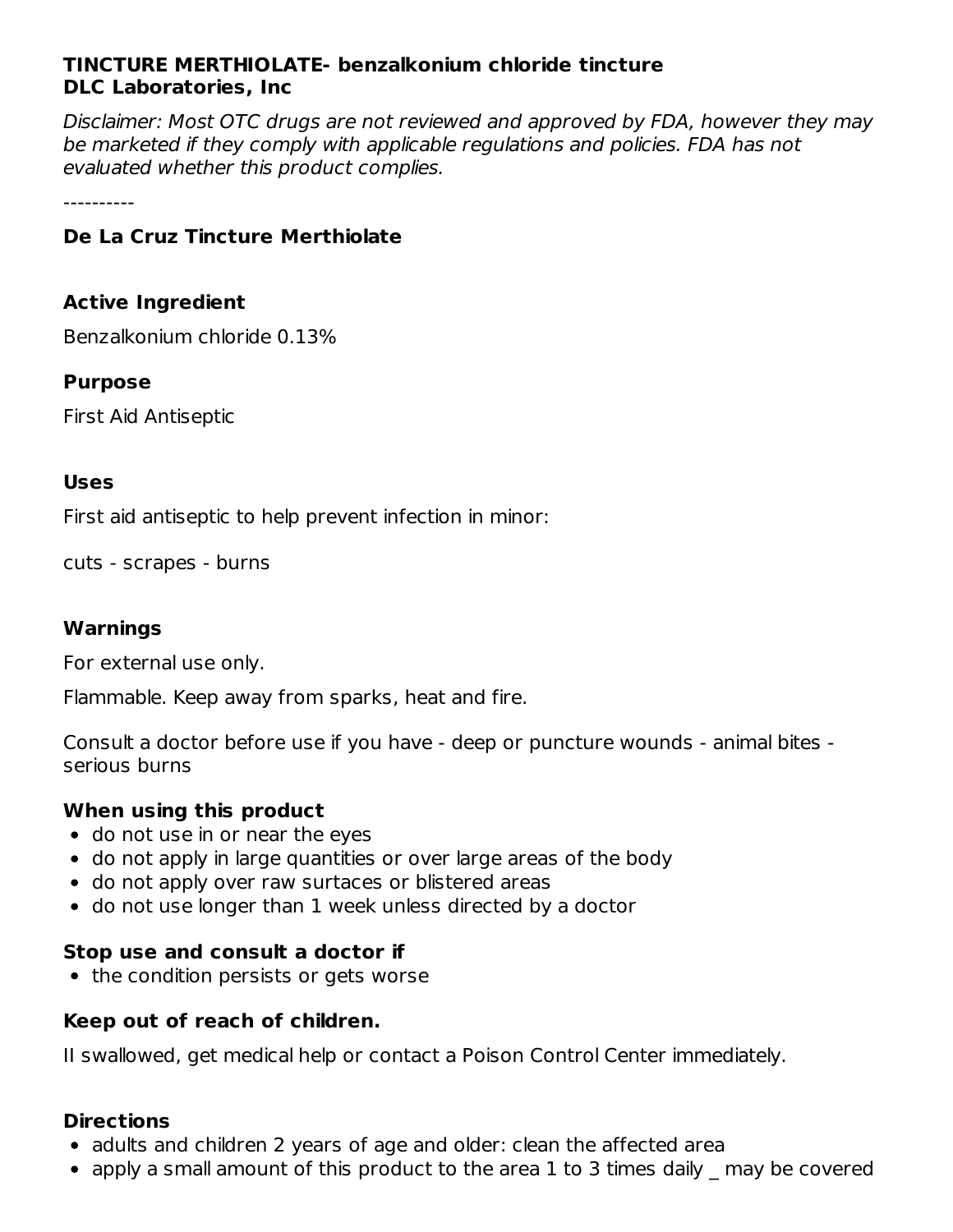with a sterile bandage. If bandaged, let dry first

children under 2 years of age: ask a doctor  $\bullet$ 

#### **Other Information**

will stain skin and clothing

#### **Inactive Ingredients**

acetone, alcohol, DandC red no. 22, purified water

# **Product Labeling**



Tincture Merthiolate 48% Alcohol Mercury Free First Aid Antiseptic For External Use Only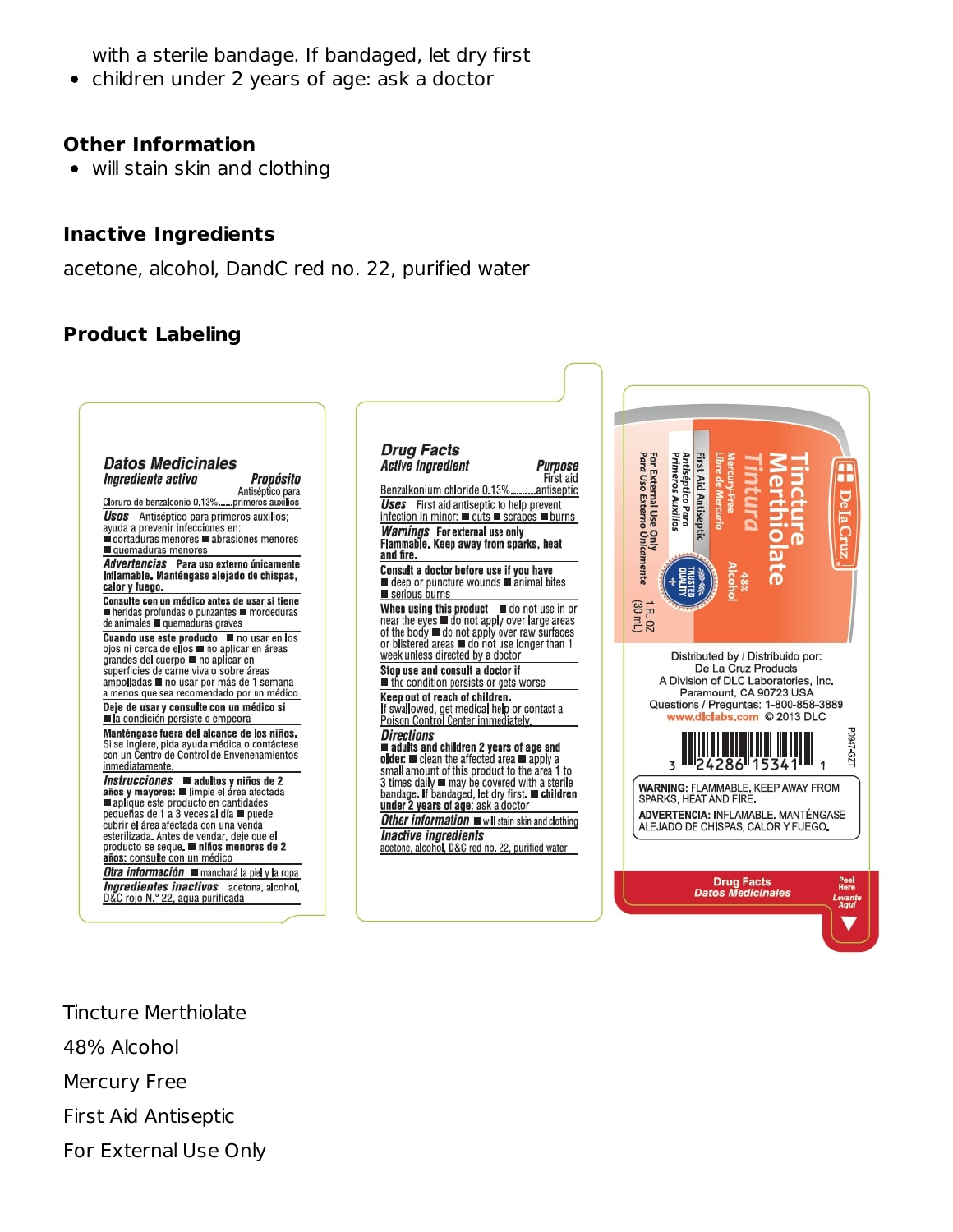1 FL OZ (30 mL)

Distributed by

De La Cruz Products

A Division of DLC Laboratories, Inc.

Paramount, CA 90723 USA

Questions: 1-800-858-3889

www.dlclabs.com

# **Warnings: FLAMMABLE, KEEP AWAY FROM SPARKS, HEAT AND FIRE.**

| <b>TINCTURE MERTHIOLATE</b><br>benzalkonium chloride tincture                        |                                                                     |                                                           |  |                                         |                                       |                              |                                     |  |
|--------------------------------------------------------------------------------------|---------------------------------------------------------------------|-----------------------------------------------------------|--|-----------------------------------------|---------------------------------------|------------------------------|-------------------------------------|--|
|                                                                                      |                                                                     |                                                           |  |                                         |                                       |                              |                                     |  |
| <b>Product Information</b>                                                           |                                                                     |                                                           |  |                                         |                                       |                              |                                     |  |
| <b>Product Type</b>                                                                  |                                                                     | <b>HUMAN OTC DRUG</b><br><b>Item Code (Source)</b>        |  |                                         |                                       | NDC:24286-1532               |                                     |  |
| <b>Route of Administration</b>                                                       |                                                                     | <b>TOPICAL</b>                                            |  |                                         |                                       |                              |                                     |  |
|                                                                                      |                                                                     |                                                           |  |                                         |                                       |                              |                                     |  |
|                                                                                      |                                                                     |                                                           |  |                                         |                                       |                              |                                     |  |
| <b>Active Ingredient/Active Moiety</b>                                               |                                                                     |                                                           |  |                                         |                                       |                              |                                     |  |
| <b>Ingredient Name</b>                                                               |                                                                     |                                                           |  |                                         |                                       | <b>Basis of Strength</b>     | <b>Strength</b>                     |  |
| <b>BENZALKONIUM CHLORIDE (UNII: F5UM2KM3W7) (BENZALKONIUM -</b><br>UNII: 7N6JUD5X6Y) |                                                                     |                                                           |  | <b>BENZ ALKONIUM</b><br><b>CHLORIDE</b> |                                       | 1.3 <sub>ma</sub><br>in 1 mL |                                     |  |
|                                                                                      |                                                                     |                                                           |  |                                         |                                       |                              |                                     |  |
| <b>Inactive Ingredients</b>                                                          |                                                                     |                                                           |  |                                         |                                       |                              |                                     |  |
|                                                                                      |                                                                     | <b>Ingredient Name</b>                                    |  |                                         |                                       |                              | <b>Strength</b>                     |  |
| <b>ACETONE</b> (UNII: 1364PS73AF)                                                    |                                                                     |                                                           |  |                                         |                                       |                              |                                     |  |
|                                                                                      | ALCOHOL (UNII: 3K9958V90M)                                          |                                                           |  |                                         |                                       |                              |                                     |  |
| <b>D&amp;C RED NO. 22 (UNII: 1678RKX8RT)</b><br><b>WATER (UNII: 059QF0KO0R)</b>      |                                                                     |                                                           |  |                                         |                                       |                              |                                     |  |
|                                                                                      |                                                                     |                                                           |  |                                         |                                       |                              |                                     |  |
|                                                                                      |                                                                     |                                                           |  |                                         |                                       |                              |                                     |  |
| <b>Packaging</b>                                                                     |                                                                     |                                                           |  |                                         |                                       |                              |                                     |  |
| <b>Item Code</b><br>#                                                                | <b>Marketing Start</b><br><b>Package Description</b><br><b>Date</b> |                                                           |  | <b>Marketing End</b><br><b>Date</b>     |                                       |                              |                                     |  |
| NDC:24286-<br>$\mathbf{1}$<br>1532-7                                                 | Product                                                             | 30 mL in 1 BOTTLE; Type 0: Not a Combination              |  | 12/13/2017                              |                                       |                              |                                     |  |
|                                                                                      |                                                                     |                                                           |  |                                         |                                       |                              |                                     |  |
| <b>Marketing Information</b>                                                         |                                                                     |                                                           |  |                                         |                                       |                              |                                     |  |
| <b>Marketing</b><br><b>Category</b>                                                  |                                                                     | <b>Application Number or Monograph</b><br><b>Citation</b> |  |                                         | <b>Marketing Start</b><br><b>Date</b> |                              | <b>Marketing End</b><br><b>Date</b> |  |
| $\Delta T$ managemak nat $\blacksquare$                                              |                                                                     |                                                           |  |                                         |                                       |                              |                                     |  |